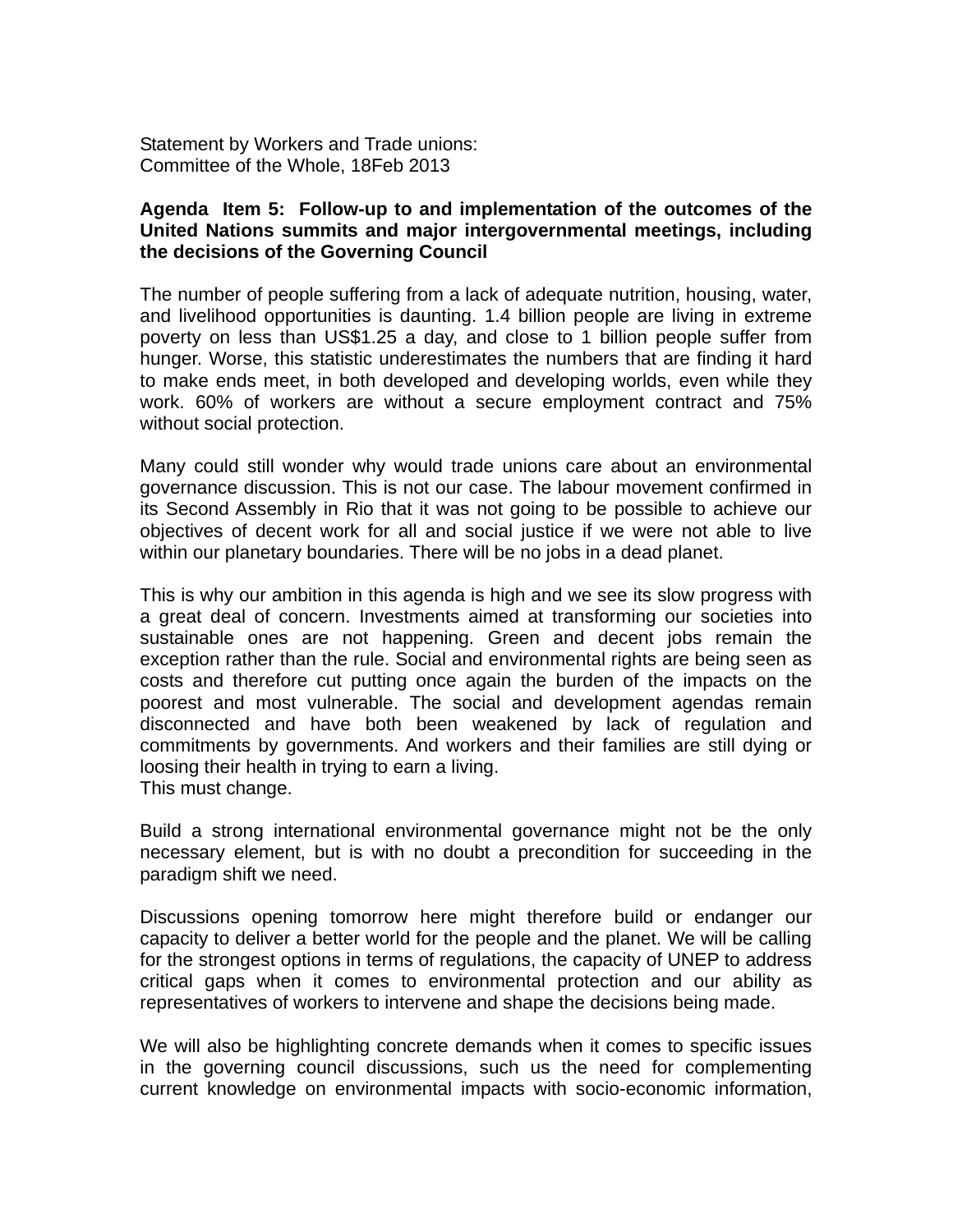improve the coverage and accelerate the global regulation of chemicals substances and products, and the need to link human rights and the environment to workplaces, to mention a few.

The window of opportunity for planning a transition which leads to social justice and environmental protection is closing. It is our responsibility as unions, but also as citizens to make this clear to governments. A transition, to be just for workers and communities, must start now. Only a massive movement will succeed in this task.

- State on the environment. Sound information on the state of environment must guide decision making and the management of the transition towards building sustainable societies. In this regard, we support the efforts to improve information, for example through GEO. Enough information is available right now to start taking action on many challenges. Together with elaborating and compiling environmental information, a coherent and consistent integration of socio-economic impacts on livelihoods, incomes and jobs is crucial to facilitate sound decision-making, and most important, help a smooth translation of those decisions into public policies.
- Chemicals and waste management. Trade unions see with concern the slow path taken by international regulations to overcome chemical risks. Millions of workers loose their lives every year from the exposure to chemical substances in the production of goods, but also in the recycling and waste management phases. The integration of the Secretariats of the three chemicals' conventions has to be followed by a real integration when it comes to addressing emerging challenges and negotiating solutions. UNEP has to be mandated to fill the gaps, to deal with impacts on health and environment of chemicals and promote international regulation and implementation. Although we see with optimism the inclusion by SAICM of new emerging issues such as Endocrine Disruptors, Lead in paints or electronics, we can only regret that this is still a voluntary framework that very often results on an expression of will to address the problems instead of bold action. We urgently need a global ban of the most hazardous pesticides and a much better integration of occupational health and safety issues.

On Persistent Organic Pollutants (POPs) we support the need to abandon the use of DDT and encourage alternatives, highlighting that there is an imperious need for improving primary attention health systems and access to treatment, which are the main causes of making malaria a mortal disease.

 Justice, Governance and Law for the Environment. Trade unions are hoping this meeting will make decisive steps towards justice, governance, and law of the environment. A just transition towards a sustainable world